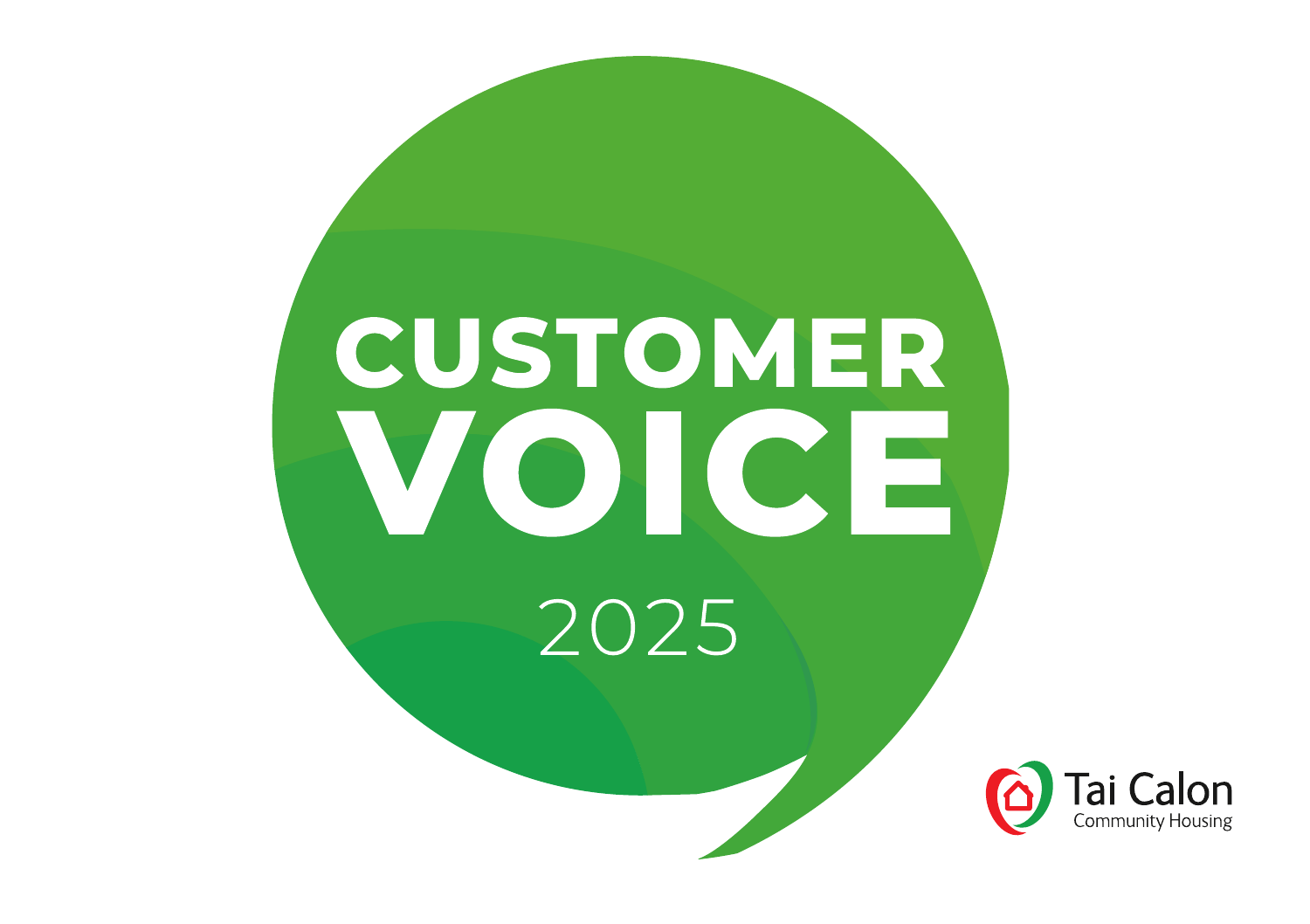## **What is Customer Voice?**



**Our Customer Voice strategy sets out how we will listen to customers to understand and improve the effectiveness of our services and how we can create opportunities for customers to get involved in shaping what we do and how we do it in the future.** 







## **Why are we doing it?**

 $\circ$ 

**Listening to customers, acting on their views and effective consultation will be vital in making sure Tai Calon achieves its mission of 90% customer satisfaction by 2025. Without frequent feedback, conversations, and engagement there is a significant risk that we will be unable to meet the diverse and constantly changing needs of our customers both now and in the future. Consequently, we will fail to achieve our 2025 mission.**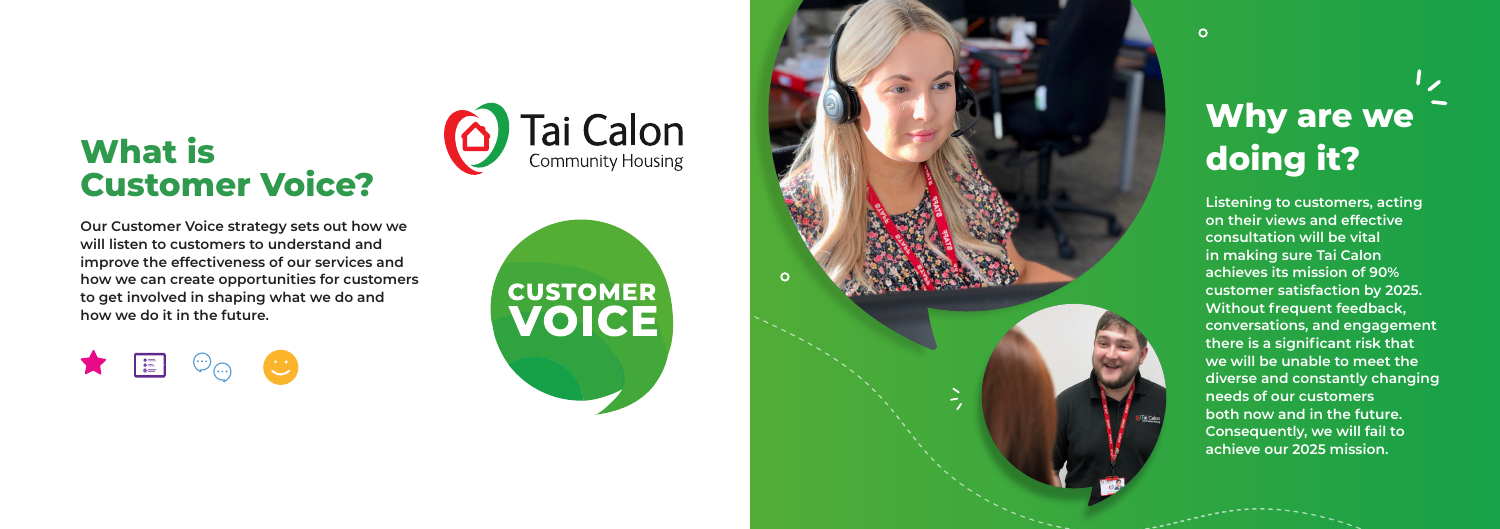**Customers feedback will be used to improve day to day service delivery and improve customer experience.** 

**We will do this in 2 main ways: • Ask for your views shortly after you have received a service from us. We will send you a text message or email asking you to rate our service out of 5 and tell us why you gave that score.** 

**• Provide listening posts (a link to a simple on line survey) which allow customers to give us feedback on any of our services at any time.**

**What you tell us will be used to identify and prioritise areas we need to improve along with continuing to focus on the things we do well.**

**When we get poor feedback, we will contact customers straight away to see if we can help to resolve the problem.** 



**Customers feedback will be used to provide a detailed assessment of overall organisational performance.** 

**We will ask customers to complete more detailed surveys twice a year which will help us to further understand how well we are performing and where we need to improve.** 

**These surveys will ask for feedback on the whole range of services we provide and will be used as the main way to measure our progress towards achieving 90% customer satisfaction by 2025.**

**The results from these surveys will also allow us to compare ourselves with other organisations and look for ways to learn and improve. This will include other housing associations and some well-known brands like Amazon.**



**Customers will have frequent opportunities to influence decision making and service design.** 

**We will continue to have a wide range of options through which we will consult with customers so they can express their views, opinions, and feelings on our plans for the future. The activities will be flexible so as many customers as possible can engage, in a way, and time that suits them. Some of these activities include:**

**•***Online consultation* **- We will use social media, our consultation hub on our website and emails as the main way to seek views and feedback on proposed changes that effect all our customers, e.g. our Repairs Procedure or our Rent Setting Policy. Where needed we may also supplement this approach with more traditional activities such as phone surveys and face to face or home visits.**

### **Customer Voice has four key aims.**



*• Tenant Quality Forum (TQF)* **–This is a group of tenants who meet on a regular basis to ensure that the feedback from our customers continues to be used to be influence the way deliver our services. They will also frequently monitor the quality of our services.** 

*•Focus groups* **– Groups of customers we bring together for a short period of time to participate in a conversation about specific areas for improvement or to help us with designing and testing new services.**

*•Local area-based consultation-***A series of local events and activities that will be used to discuss ideas, issues, and solutions to local community challenges. The information from these events will help to form the basis of our Community Improvement plans.**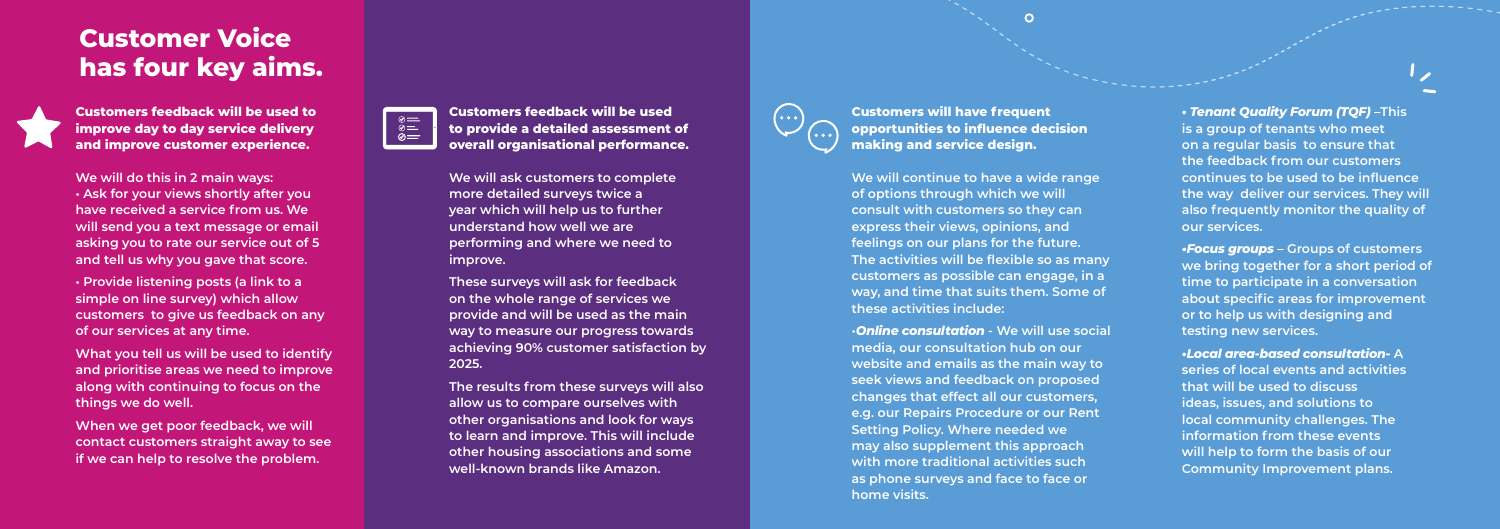$\bullet$   $\bullet$  $\overline{\phantom{0}}$ 

#### **Customers will know how our Customer Voice strategy is making a difference.**

*We will do this in 2 main ways: • Ask for your views* **shortly after you have received a service from us. We will send you a text message or email asking you to rate our service out of 5 and tell us why you gave that score.** 

*• Provide listening posts* **(a link to a simple on line survey) which allow customers to give us feedback on any of our services at any time.**

**What you tell us will be used to identify and prioritise areas we need to improve along with continuing to focus on the things we do well.**

**When we get poor feedback, we will contact customers straight away to see if we can help to resolve the problem.**